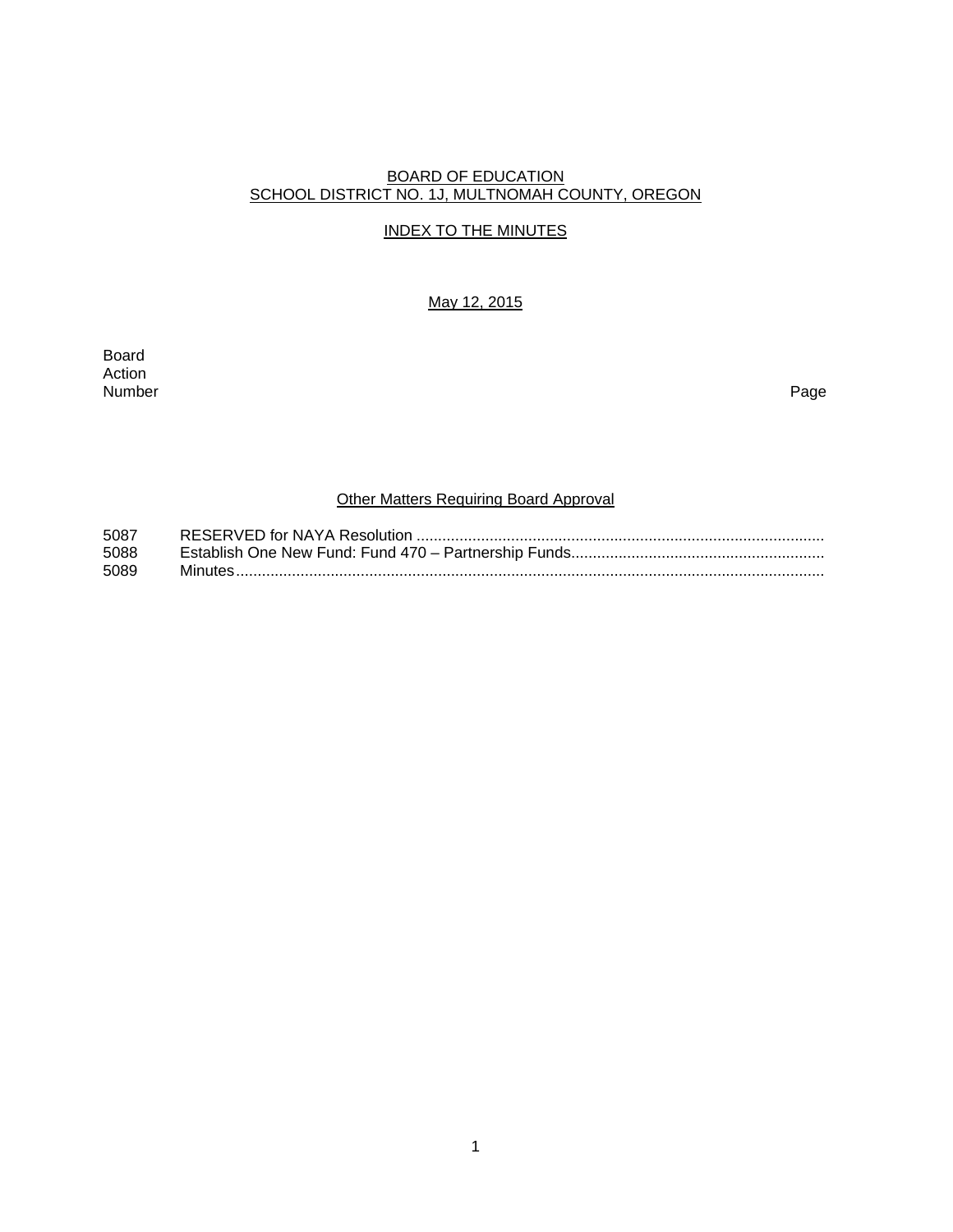May 12, 2015

#### Other Matters Requiring Board Approval

The Superintendent RECOMMENDED adoption of the following items:

#### Numbers 5087 through 5089

During the Committee of the Whole, Director Koehler moved and Director Regan seconded the motion to adopt Resolution 5087. The motion was put to a voice vote and passed by a vote of 6-0-1 (yes-6, no-0, abstain-1 [Morton]; with Student Representative Jayaswal absent.

Director Belisle moved and Director Morton seconded the motion to adopt Resolutions 5088 and 5089. The motion was put to a voice vote and passed unanimously (yes-7, no-0; with Student Representative Jayaswal absent).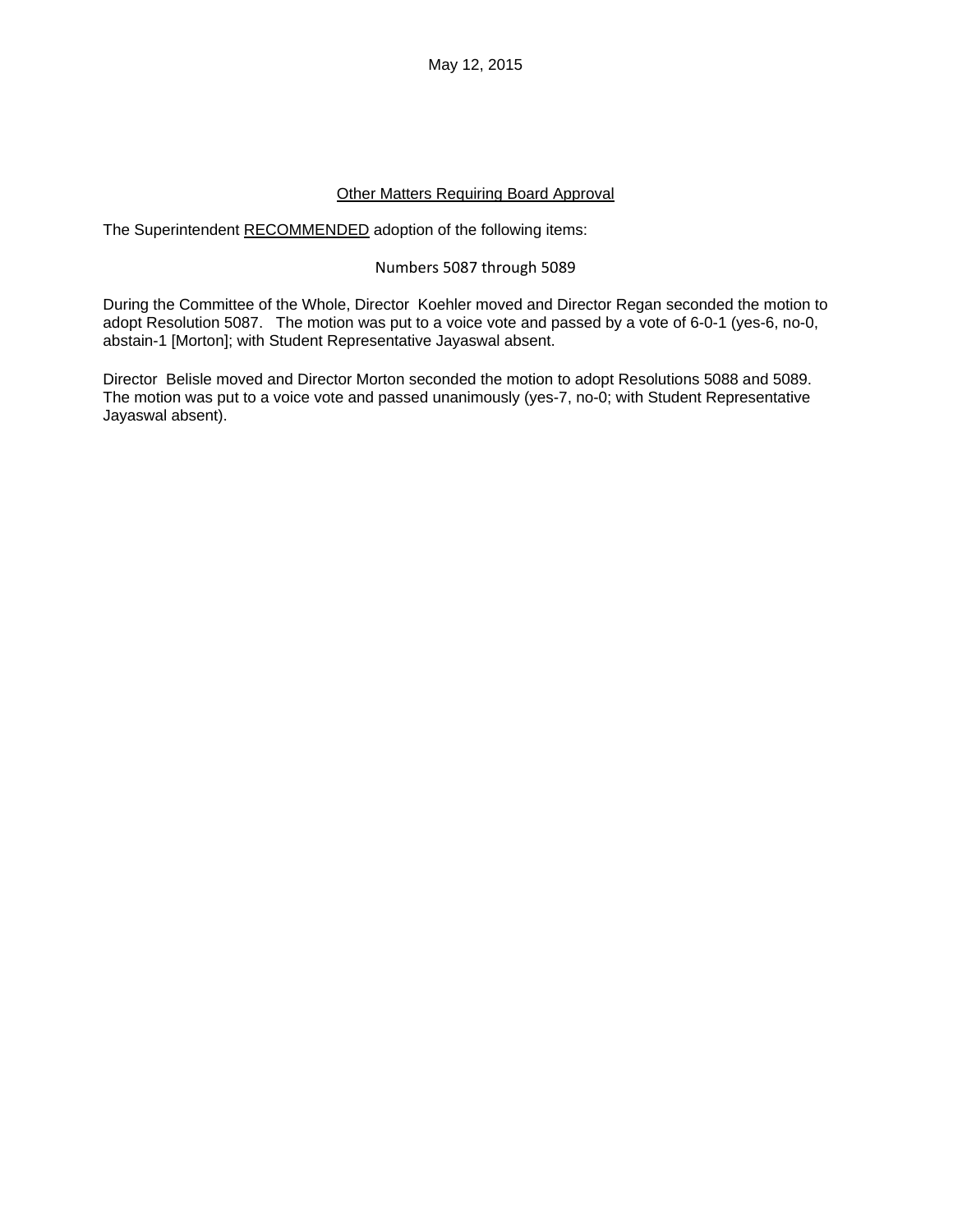#### **RESOLUTION No. 5087**

#### Authorization to enter into agreements with the City of Portland and the Native American Youth and Family Center (NAYA) for developing a Regional Early Learning Academy and Longhouse Community Center at the Foster School Site.

#### **RECITALS**

- A. There is a shortage of appropriate facilities to house and mentor foster children and adoptive families in the greater Portland area. Native American children in particular are overrepresented in the foster care program and are less likely to succeed if they remain in a foster setting.
- B. Intergenerational housing is a way to increase a child's success, utilizing seniors as mentors for children. This model has been extremely successful in providing a stable platform for children's growth with a community that has developed and sustained an intergenerational neighborhood for adoptive families of foster children.
- C. The Native American Youth and Family Center (NAYA) is seeking to develop this intergenerational housing model and partner with Portland Public Schools (PPS) to develop a Regional Early Learning Academy and Longhouse Community Center at the Foster School Site.
- D. One May 30, 2012, the Portland City Council authorized a memorandum of understanding (MOU) with PPS that provided for a long-term lease on a portion of the Foster School site for development of an intergenerational community by NAYA, referred to as the "Housing Tract."
- E. On October 1, 2012, the City and PPS executed an intergovernmental agreement regarding the City's commitment to provide \$500,000 in funding in exchange for leasing the Housing Tract so that the City could in turn sublease the Housing Tract to NAYA.
- F. The MOU contemplates that PPS would also enter into separate agreements with NAYA to jointly operate the existing school building and school grounds (or a replacement school and grounds) as an early childhood education center.
- G. On March 11, 2013, the Board approved resolution 4737 authorizing PPS to enter into Agreements for the Lease of the Foster Housing Tract to the City of Portland and to sublease to NAYA for intergenerational housing. In July 2013, that lease was amended to obligate NAYA to develop a Good Neighbor Agreement with the Lents Neighborhood Association.
- H. PPS and NAYA have developed a final site plan that contemplates intergenerational housing on the west half of the site and a regional early learning academy and "longhouse" community center, with new and improved public streets, based in part on input from the Lents community.
- I. NAYA has amassed the funding required to begin construction of the intergenerational housing in fall, 2015.

#### **RESOLUTION**

The Board hereby authorizes the following:

1. The Superintendent's Designee shall execute the second amendment to the ground lease to place the Housing Tract on the western side of the site and add the obligation of PPS to dedicate land for public street improvements and for the costs of land dedication and street construction to be shared by PPS and NAYA as set forth in the pre-development agreement.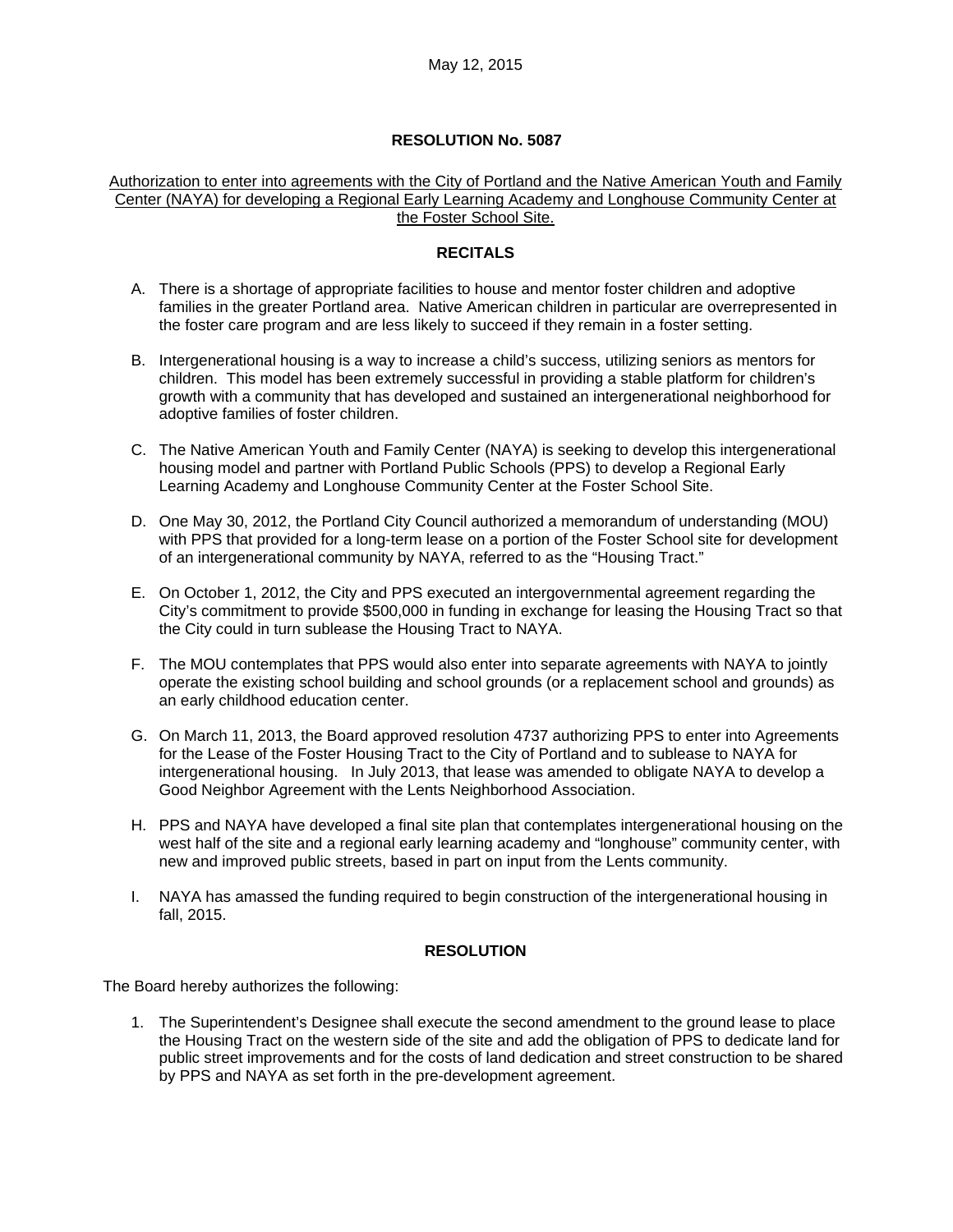- 2. The Superintendent's Designee shall dedicate land and sign a petition for a local improvement district for public street improvements in the location shown in Exhibit A as "PPS Dedication."
- 3. The Superintendent's Designee shall execute a pre-development agreement with NAYA for the purpose of defining roles, responsibilities, anticipated budget and schedule for developing the regional early learning academy and longhouse community center on the terms described in Exhibit B Summary of Pre-development Terms.
- 4. The Superintendent's Designee shall execute any other documents required in conjunction with these transactions for the purposes of fulfilling the obligations of the ground lease, land dedication, local improvement district and the pre-development agreement terms.
- 5. The Superintendent's Designee shall execute any other amendments to the ground lease necessary for the approval of the housing site development as long as they do not affect rent, the 99-year term, or overall intent of the ground lease.
- 6. The District and NAYA shall continue to actively pursue fundraising and partnerships to support development of the Regional Early Learning Academy in order to help defray the costs to both parties.
- 7. The Superintendent's Designee will bring to the Board for review the plan and context for kindergarten spaces in SE Portland prior to the beginning of design work.

#### Exhibits:

- A. Tract Plan
- B. Summary of Pre-development Terms

*S. King*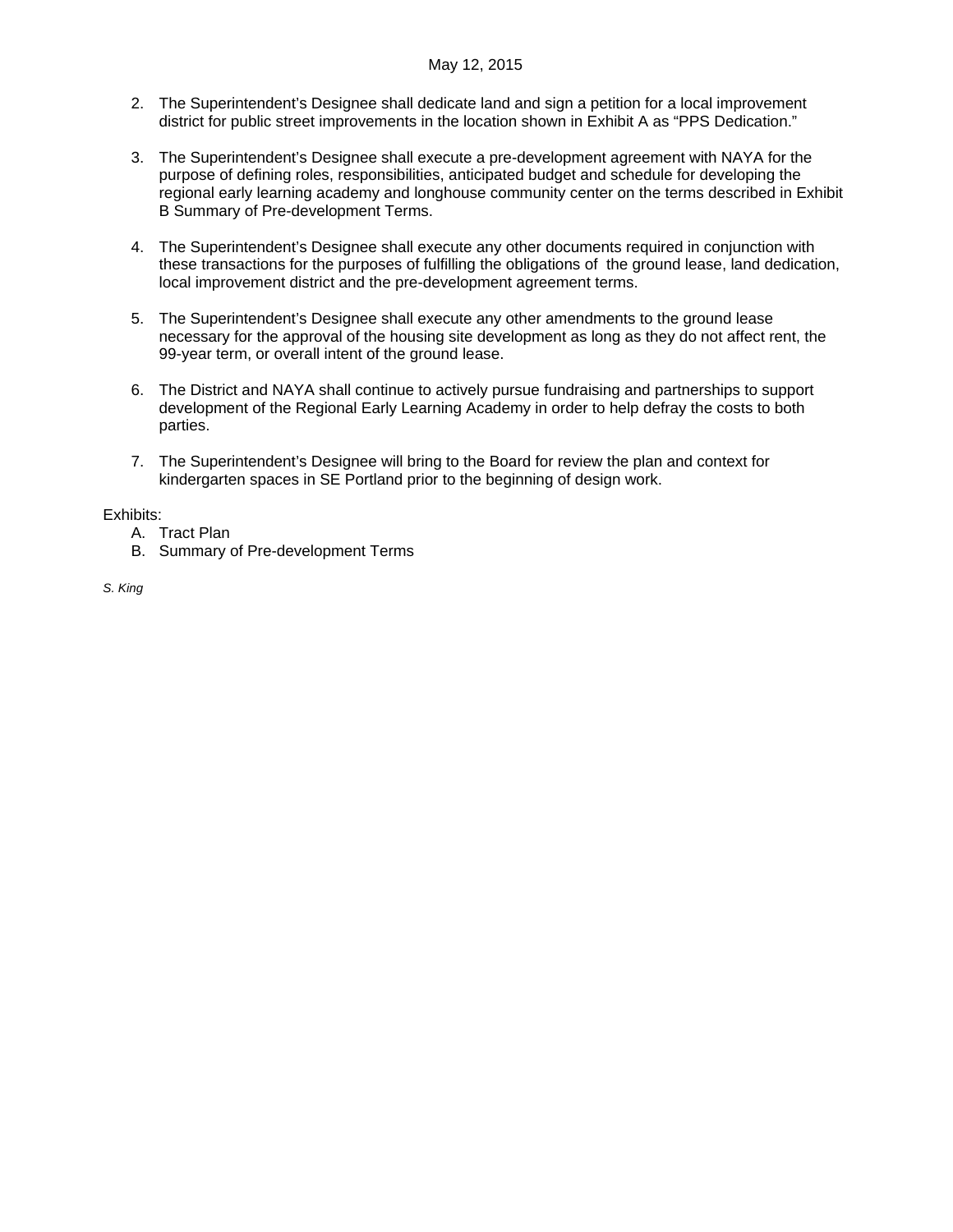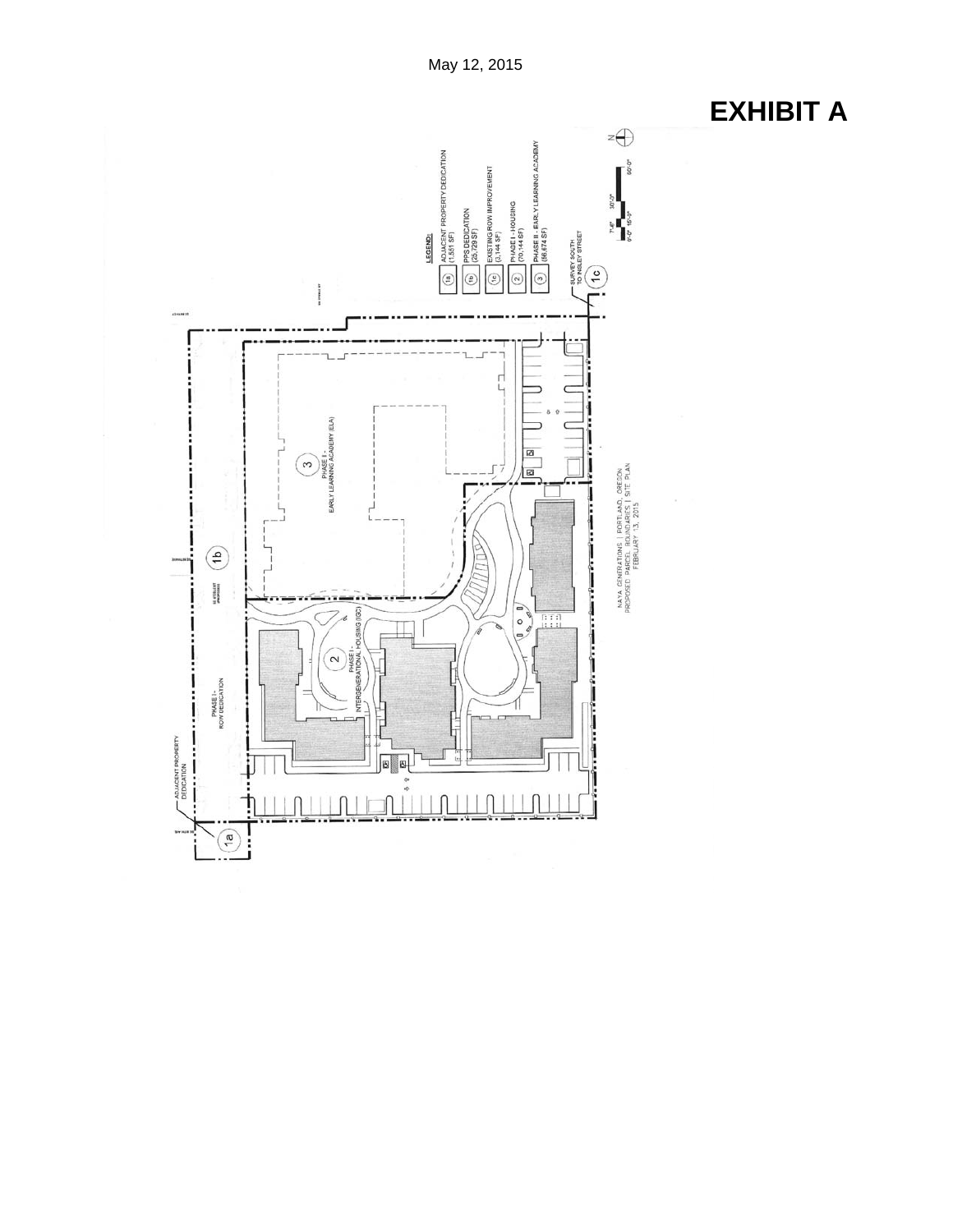# **EXHIBIT B**

| <b>Topic</b>                                                                | <b>Term</b>                                                                                                                                                                                                                                                                                                                                                                                                        |
|-----------------------------------------------------------------------------|--------------------------------------------------------------------------------------------------------------------------------------------------------------------------------------------------------------------------------------------------------------------------------------------------------------------------------------------------------------------------------------------------------------------|
| Program                                                                     | @33,000 sq. ft. building:<br>@20,016 Early Learning Academy - 8 classrooms + support space:<br>3 classrooms Kindergarten<br>3 classrooms of PPS Head Start<br>2 classrooms of day care<br>@12,000 sq. ft. Longhouse/community center and kitchen<br>Outdoor spaces                                                                                                                                                 |
| <b>RELA/LH Owner,</b><br>manager                                            | PPS to own and operate the RELA;<br>NAYA to operate the Longhouse;<br>Shared spaces per Lease agreement.<br>PPS to own building, SE parking lot for 20 spaces;<br>NAYA to use 2 classrooms for day care via long term lease;<br>PPS to use Longhouse community space and kitchen via shared space<br>agreement;<br>Both parties agree to share site parking, outdoor spaces and to develop<br>operating agreement. |
| <b>RELA/LH Developer</b>                                                    | PPS to develop building; is responsible for building design and permitting,<br>selection of architect and contractor, coordination of financing and completion<br>of project per schedule.                                                                                                                                                                                                                         |
| <b>RELA/LH Design Cost</b><br><b>Sharing</b>                                | Site master planning split 55%/45% between NAYA and PPS, respectively,<br>including LID;<br>Building design cost split 50%/50% between NAYA and PPS.                                                                                                                                                                                                                                                               |
| <b>Preliminary RELA/LH</b><br><b>Construction Funding</b>                   | This agreement does NOT authorize construction spending.<br>Preliminary building cost estimated at \$12,500,000.<br>Anticipated other funding preliminary estimated $@$ up to \$4,150,000 (public<br>sources and new Market tax Credits;<br>PPS preliminary share estimated @ up to \$4,500,000 plus<br>@\$780,000 land contribution;                                                                              |
| <b>Demolition of Foster</b><br>School                                       | To be demolished during housing phase by NAYA; parties to share cost of<br>demolition 50%/50%.                                                                                                                                                                                                                                                                                                                     |
| <b>Creation of Local</b><br><b>Improvement District</b><br>(LID)            | Requires initial petition approval by PPS;<br>Requires agreement to dedicate land - 25,729 sq. ft.;<br>Requires financial commitment - between \$610,000 and \$730,000;<br>Costs to be shared between PPS and NAYA 45%/55% based on final costs<br>and appraisal.                                                                                                                                                  |
| Negotiate a<br><b>Development</b><br><b>Agreement for Board</b><br>Approval | Includes:<br>Project schedule<br>٠<br>Funding commitments by both parties<br>Direction for lease, draft operating and share use agreements<br>Shared use of parking lots<br>Construction cost and cost sharing<br>Provision of wrap-around services<br>٠                                                                                                                                                           |